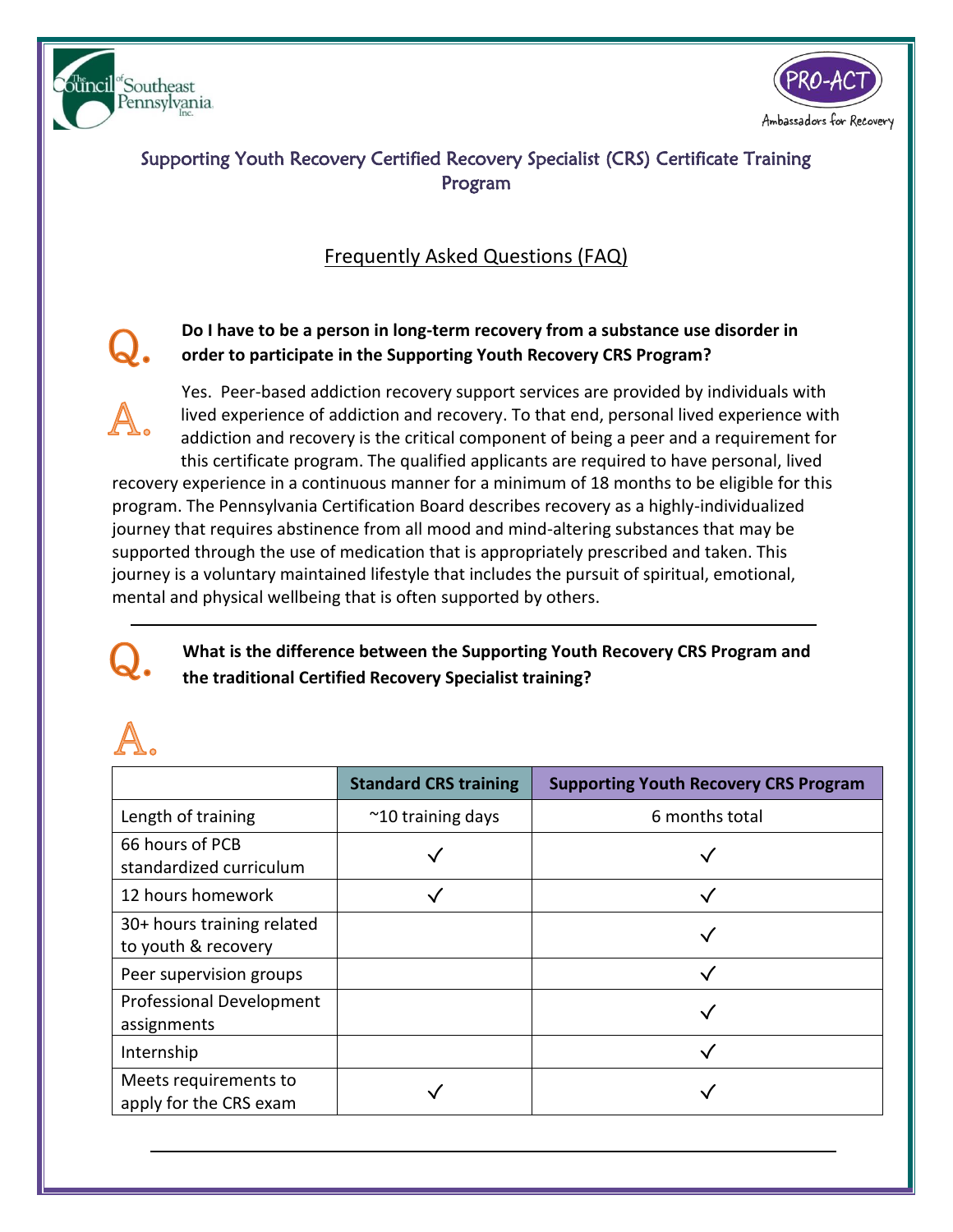





### **If I have my CRS credential already, do I have to take all of the classes in order to complete the Supporting Youth Recovery CRS Program?**

The answer is yes, all participants must complete the entire 17 weeks of classroom training and 100 hours of internship, assignments and documentation. The training curriculum for this certificate program has been tailored to address the specific

experiences and needs of young people and their families. While the core training topics will remain the same (i.e. Confidentiality, Ethics and Boundaries, Recovery Management), the content, activities and discussions will be very much different from that of standard CRS classes.



#### **Do I have to be "young" in order to participate in this training program? What counts as "young?"**

While ideal candidates are individuals aged 18 to 30, participants do not have to currently be in this age range in order to apply. If a participant is more mature, they should be able to articulate their experience with young people who are at risk for or have developed addiction challenges as well as their plans for how they will use this certificate to work with young people and their families.

# **Why does this program have an internship?**

CRS provided Peer-based Recovery Support Services are reimbursable in counties throughout Pennsylvania. In a growing variety of settings ranging from Recovery Community Centers to treatment facilities and hospitals, CRS's can provide an array of services to individuals before,

during, after and sometimes in lieu of formal clinical treatment. Some counties have CRS positions specifically for youth.

The Supporting Youth Recovery CRS Certificate, already supported by the Pennsylvania Certification Board (PCB), will demonstrate a unique knowledge base and skill set that will serve as an asset when seeking employment.

# **Will training participants need to take the CRS exam through the Pennsylvania Certification Board (PCB) for certification at the end of the course or will they receive the certification through The Council?**

The PCB is the only administrator of the Certified Recovery Specialist exam. Participants who complete all of the program requirements will receive the Peer Paraprofessional Certificate in Supporting Youth Recovery through The Council and will have the required training to sit for the CRS test with the PCB as well. While The Council will support all individuals though the process of applying for the PCB CRS exam, participants will ultimately be responsible for applying to take the exam with the PCB and paying the \$150 PCB CRS exam fee required at time of PCB CRS exam application.